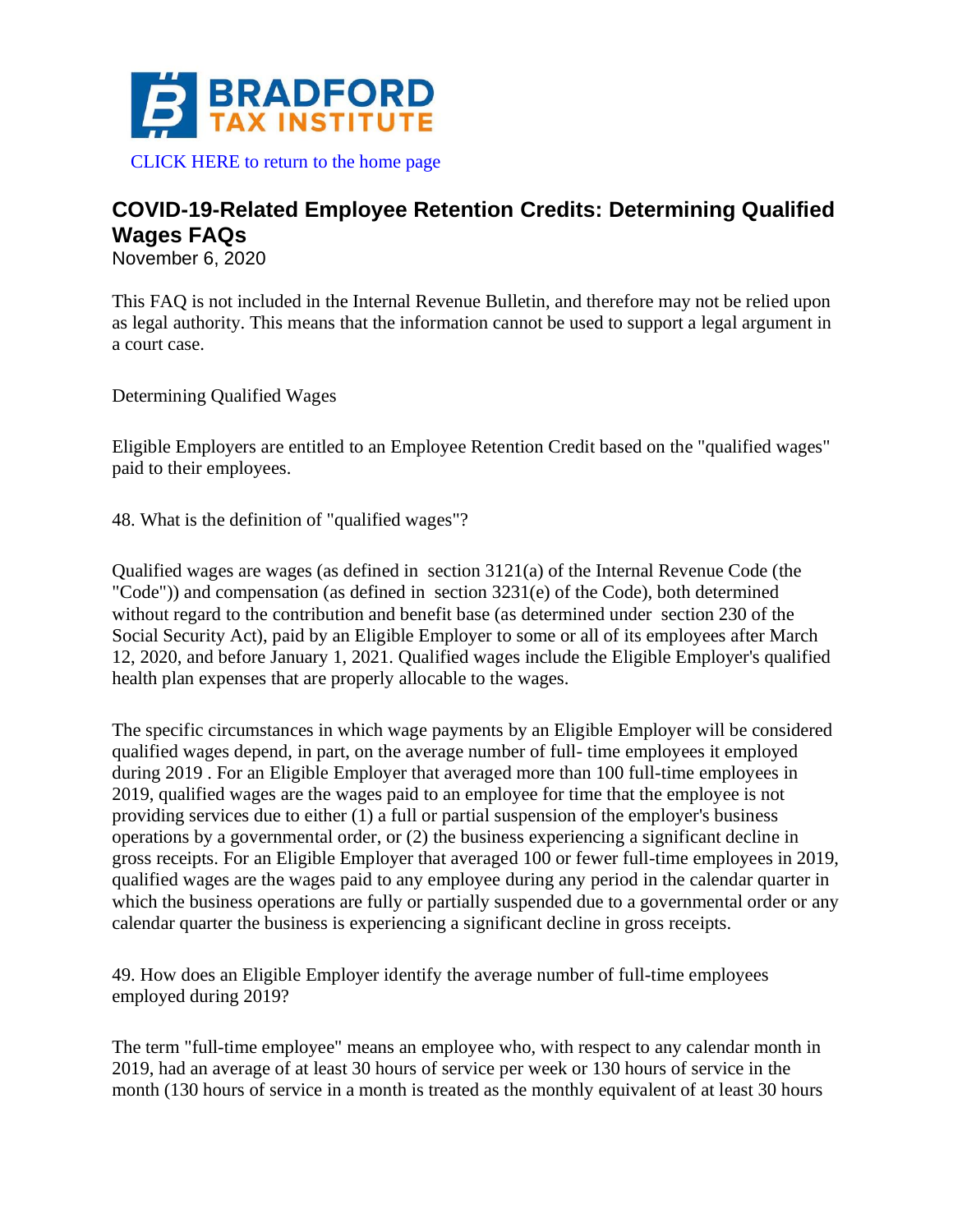of service per week), as determined in accordance with section 4980H of the Internal Revenue Code. An employer that operated its business for the entire 2019 calendar year determines the number of its full-time employees by taking the sum of the number of full-time employees in each calendar month in 2019 and dividing that number by 12.

An employer that started its business operations during 2019 determines the number of its fulltime employees by taking the sum of the number of full-time employees in each full calendar month in 2019 in which the employer operated its business and dividing by that number of months.

An employer that started its business operations during 2020 determines the number of its fulltime employees by taking the sum of the number of full-time employees in each full calendar month in 2020 in which the employer operated its business and dividing by that number of months, consistent with the approach discussed above for employers that began business operations during 2019.

50. Does an Eligible Employer identify the average number of full-time employees based on the aggregation rule?

Yes. All entities are considered a single employer for purposes of determining the employer's average number of employees if: they are aggregated as a controlled group of corporations under section 52(a) of the Internal Revenue Code (the "Code"); are partnerships, trusts or sole proprietorships under common control under section 52(b) of the Code; or are entities that are aggregated under section 414(m) or (o) of the Code.

Example: Employers O and P each have 75 full-time employees, respectively. Employers O and P are corporations that have each issued a single class of common stock, and a single individual owns more than 80 percent of the common stock of both Employer O and Employer P. Employers O and P are therefore treated as a single Eligible Employer with more than 100 fulltime employees for purposes of the Employee Retention Credit. Accordingly, each is eligible for the Employee Retention Credit only for wages paid to an employee that is not providing services due to either (1) a full or partial suspension of operations by governmental order, or (2) a significant decline in gross receipts.

51. May an Eligible Employer that averaged 100 or fewer employees during 2019 treat all wages paid to employees as qualified wages?

Yes. An Eligible Employer that averaged 100 or fewer employees during 2019 may treat all wages paid to its employees after March 12, 2020, and before January 1, 2021, during any period in the calendar quarter in which the employer's business operations are fully or partially suspended due to a governmental order or a calendar quarter in which the employer experiences a significant decline in gross receipts as qualified wages, subject to the maximum of \$10,000 per employee for all calendar quarters.

52. May an Eligible Employer that averaged more than 100 full-time employees during 2019 treat all wages paid to employees as qualified wages?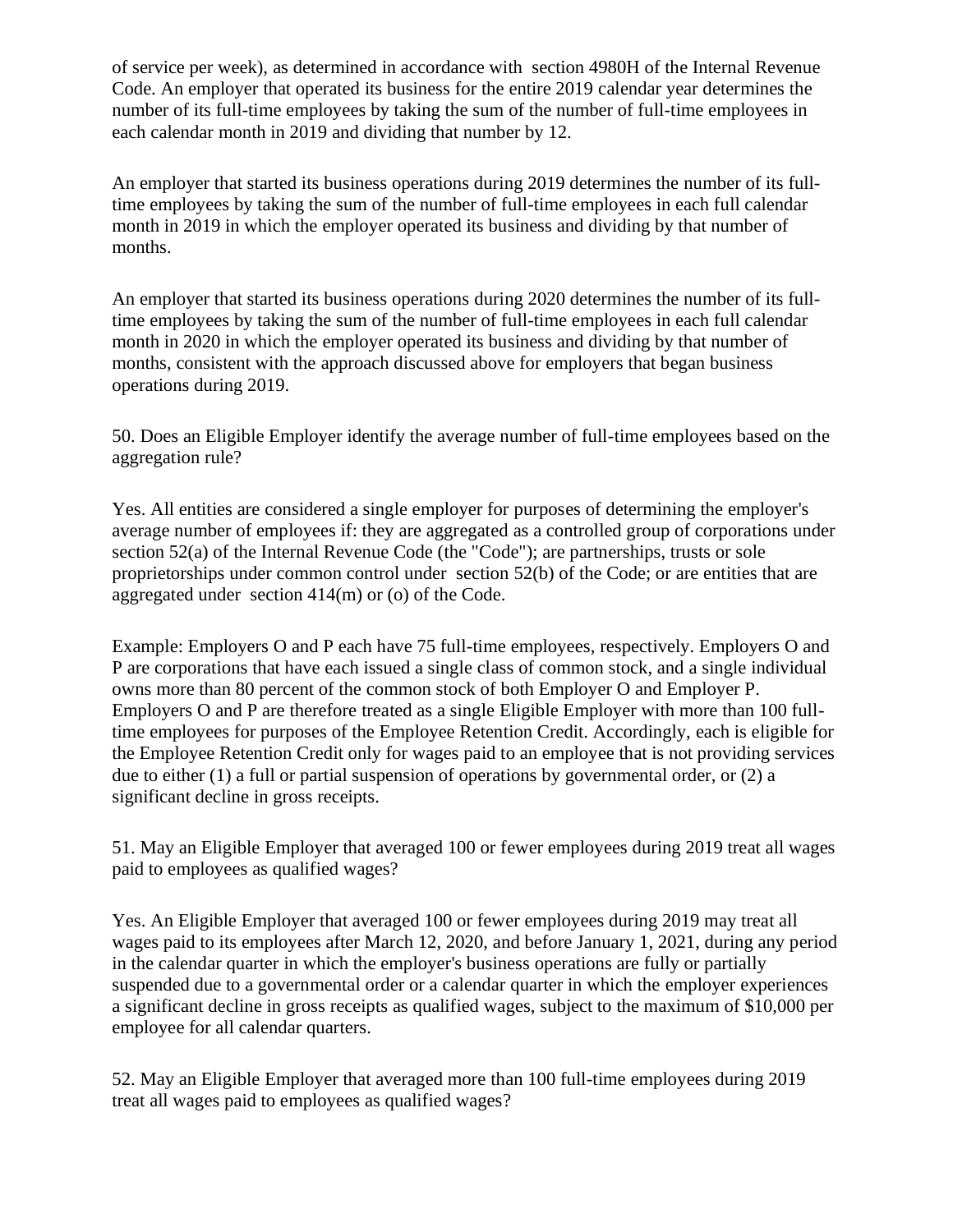No. Eligible Employers that averaged more than 100 full-time employees for 2019 may not treat the wages paid to employees for the time that they provide services to the employer as qualified wages. For these employers, only wages paid to employees, after March 12, 2020, and before January 1, 2021, for the time they are not providing services during a calendar quarter in which the employer's business operations are fully or partially suspended due to a governmental order or in which the employer experiences a significant decline in gross receipts may be treated as qualified wages.

Example 1: Employer Q, a local chain of full service restaurants in State X that averaged more than 100 full-time employees in 2019, is subject to a governmental order for restaurants to discontinue sit-down service to customers inside the restaurant, but may continue food or beverage sales to the public on a carry-out, drive-through, or delivery basis. Employer Q continues to pay wages to kitchen staff and certain wait staff needed to facilitate fulfillment of carry-out orders. Wages paid to these employees for the time that they provide carry-out service are not qualified wages.

Example 2: Employer R averaged more than 100 full-time employees in 2019 and was forced to suspend operations at the end of the first calendar quarter in 2020. Its employees performed services during the first part of the calendar quarter but then stopped due to the suspension of operations; however, Employer R continued to pay the employees' normal wages for the entire quarter, including the period during which they were not providing services. The wages paid during the period when employees were not providing services are qualified wages.

53. May an Eligible Employer that averaged more than 100 full-time employees during 2019 claim an Employee Retention Credit for an increase in the amount of wages it paid its employees during the time that employees are not providing services?

No. For Eligible Employers that averaged more than 100 full-time employees during 2019, qualified wages paid to an employee may not exceed what the employee would have been paid for working an equivalent duration during the 30 days immediately preceding the commencement of the full or partial suspension of the operation of the trade or business or the first day of the calendar quarter in which the employer experienced a significant decline in gross receipts. For a variable hour employee, the amount paid for working an equivalent duration during that 30-day period may be determined using any reasonable method. The method(s) that the Department of Labor has prescribed to determine the amount to pay an employee with an irregular schedule who is entitled to paid sick leave under the FFCRA would be considered reasonable for this purpose. For more information, see Department of Labor's Temporary

Rule: Paid Leave under the Families First Coronavirus Response Act.

Example: Employer S, a grocery store chain that averaged more than 100 full-time employees in 2019, is subject to a governmental order limiting store hours. In response, Employer S has reduced the hours its employees work, but in order to incentivize those employees who continue to provide services, the employer increases the employees' rate of pay by \$1 an hour. Only the amounts paid to employees for time they are not providing services, and at the rate of pay in effect prior to the increase, would be considered qualified wages.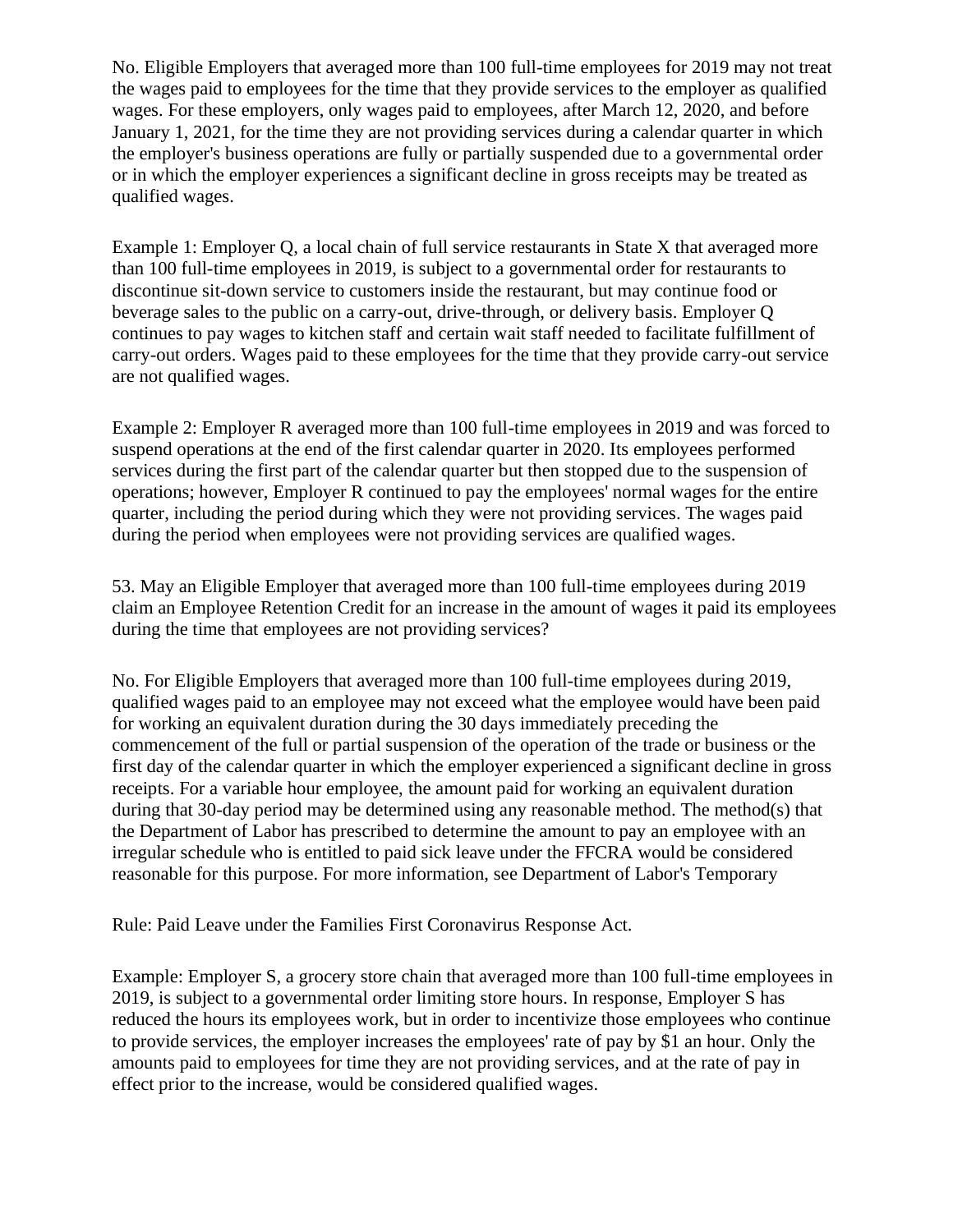54. May an Eligible Employer that averaged more than 100 full-time employees during 2019 treat the wages paid to hourly and non-exempt salaried employees for hours for which they are not providing services as qualified wages for purposes of the Employee Retention Credit?

Yes. For an Eligible Employer that averaged more than 100 full-time employees in 2019, wages paid to hourly and non-exempt salaried employees for hours that the employees were not providing services would be considered qualified wages for the purposes of the Employee Retention Credit. For an employee who does not have a fixed schedule of work, the hours for which the employee is not providing services may be determined using any reasonable method. The method that the Eligible Employer would use to determine the employee's entitlement to leave under the Family and Medical Leave Act would be a reasonable method for this purpose. Similarly, the method(s) that the Department of Labor has prescribed to determine the number of hours for which an employee with an irregular schedule is entitled to paid sick leave under the FFCRA would be considered reasonable for this purpose. For more information, see Department of Labor's Temporary Rule: Paid Leave under the Families First Coronavirus Response Act.

It is not reasonable for the employer to treat an employee's hours as having been reduced based on an assessment of the employee's productivity levels during the hours the employee is working.

Wages paid to the employees for hours for which they provided services are not considered qualified wages for purposes of the Employee Retention Credit.

Example 1: Employer T, a manufacturing business, that averaged more than 100 full-time employees in 2019, has several locations that are closed during the second quarter of 2020 due to a governmental order. Employer T continues to pay hourly employees who are not providing services at the closed locations 50 percent of their normal hourly wage rates. Employer T also reduced headquarters' administrative staff hours by 40 percent, but continues to pay them at 100 percent of their normal hourly wage rates. For employees who are not providing services due to the closure of their location, but are receiving 50 percent of their normal hourly wage rates, Employer T may treat the wages paid as qualified wages for purposes of the Employee Retention Credit. For the administrative staff whose hours were reduced by 40 percent, but who are paid for 100 percent of the normal wage rate, Employer T may treat the 40 percent of wages paid for time that these employees are not providing services as qualified wages for purposes of the Employee Retention Credit. The 60 percent of wages that Employer T pays the administrative staff for hours during which the employees are actually providing services is not considered qualified wages for purposes of the Employee Retention Credit.

Example 2: Employer U, in the business of staging homes that are for sale, averaged more than 100 full-time employees in 2019. Employer U's non-exempt salaried employees cannot perform their usual services of delivering and installing furniture to be used in staging houses because open houses are prohibited in its service area during the second quarter of 2020. However, the employees are required to provide Employer U with periodic status updates about furniture that has been leased out and other administrative matters. Employer U continues to pay wages to employees at their normal rates even though the employees cannot provide their normal services. Employer U has determined that its employees are working 20 percent of the time. Employer U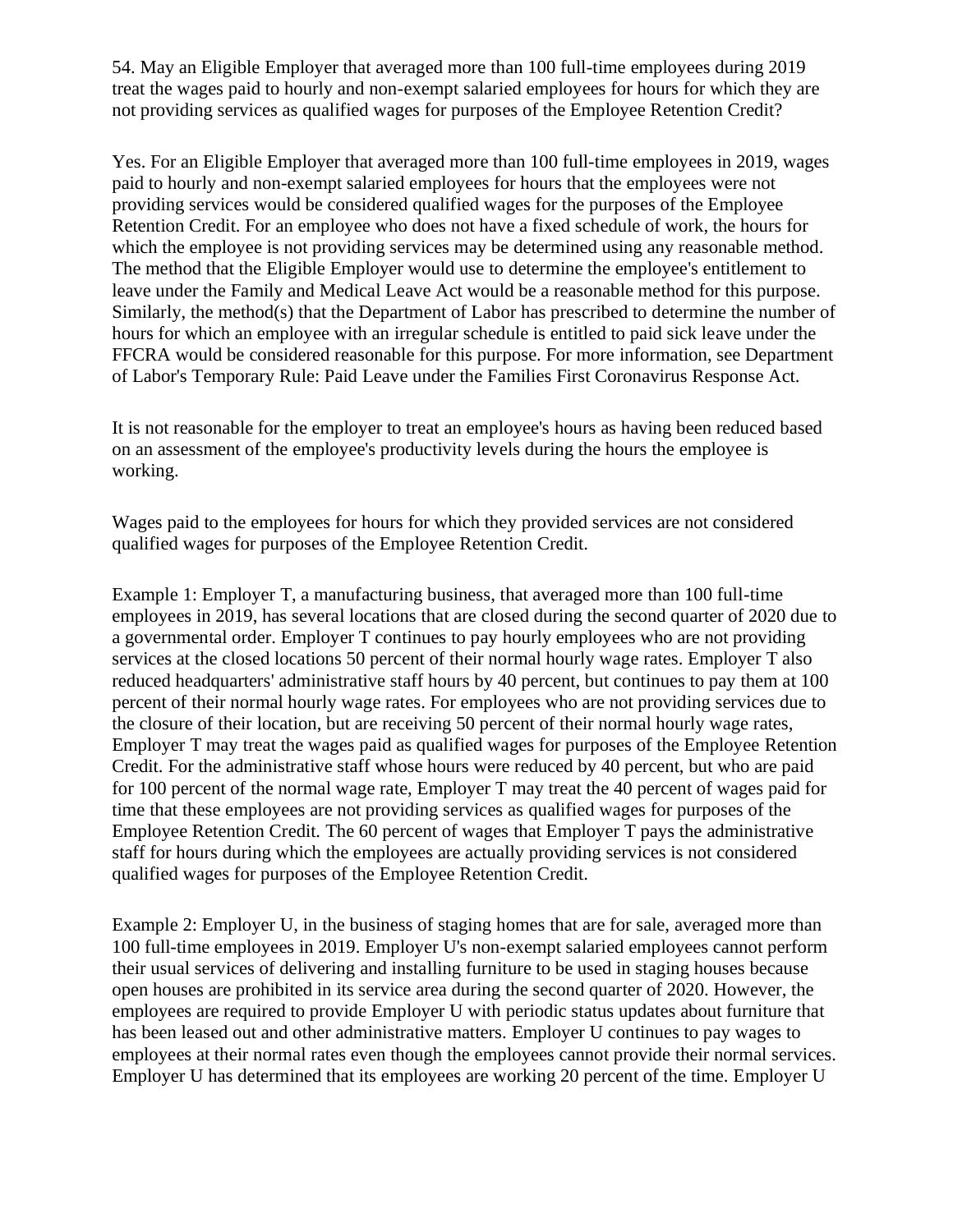is entitled to treat 80 percent of the wages paid as qualified wages and claim an Employee Retention Credit for 80 percent of the wages paid.

55. May an Eligible Employer that averaged more than 100 full-time employees during 2019 treat wages paid to exempt salaried employees for time for which they are not providing services as qualified wages for purposes of the Employee Retention Credit?

Yes. For an Eligible Employer that averaged more than 100 full-time employees during 2019, the wages paid after March 12, 2020, and before January 1, 2021, to exempt salaried employees for the time that they are not providing services would be considered qualified wages for purposes of the Employee Retention Credit. An Eligible Employer may use any reasonable method to determine the number of hours that a salaried employee is not providing services, but for which the employee receives wages either at the employee's normal wage rate or at a reduced wage rate. Reasonable methods include the method (or methods) the employer uses to measure exempt employees' entitlement to leave on an intermittent or reduced leave schedule under the Family and Medical Leave Act, or the method the employer uses to measure exempt employees' entitlement to and usage of paid leave under the employer's usual practices. It is not reasonable for the employer to treat an employee's hours as having been reduced based on an assessment of the employee's productivity levels during the hours the employee is working.

Example 1: Employer V, a large fitness club business that employed an average of more than 100 full-time employees in 2019, closed all of its locations in City B by order of City B's mayor. Employer V continues to pay its exempt managerial employees their regular salaries. While the clubs are closed and there is not sufficient administrative work to occupy the managerial employees full-time, they continue to perform some accounting and similar administrative functions. Employer V has determined, based on the time records maintained by employees, that they are providing services for 10 percent of their typical work hours. In this case, 90 percent of wages paid to these employees during the period the clubs were closed are qualified wages.

Example 2: Employer W, a large consulting firm that employed an average of more than 100 full-time employees in 2019, closed its offices due to various governmental orders and required all employees to telework. Although Employer W believes that some of its employees may not be as productive while working remotely, employees are working their normal business hours. Because employees' work hours have not changed, no portion of the wages paid to the employees by Employer W are qualified wages.

56. May an Eligible Employer treat wages paid to employees pursuant to a pre existing vacation, sick and other personal leave policy as qualified wages for purposes of the Employee Retention Credit?

If the Eligible Employer averaged more than 100 full-time employees in 2019, the employer may not treat as qualified wages amounts paid to employees for paid time off for vacations, holidays, sick days and other days off. These wages are paid pursuant to existing leave policies that represent benefits accrued during a prior period in which the employees provided services and are not wages paid for time in which the employees are not providing services.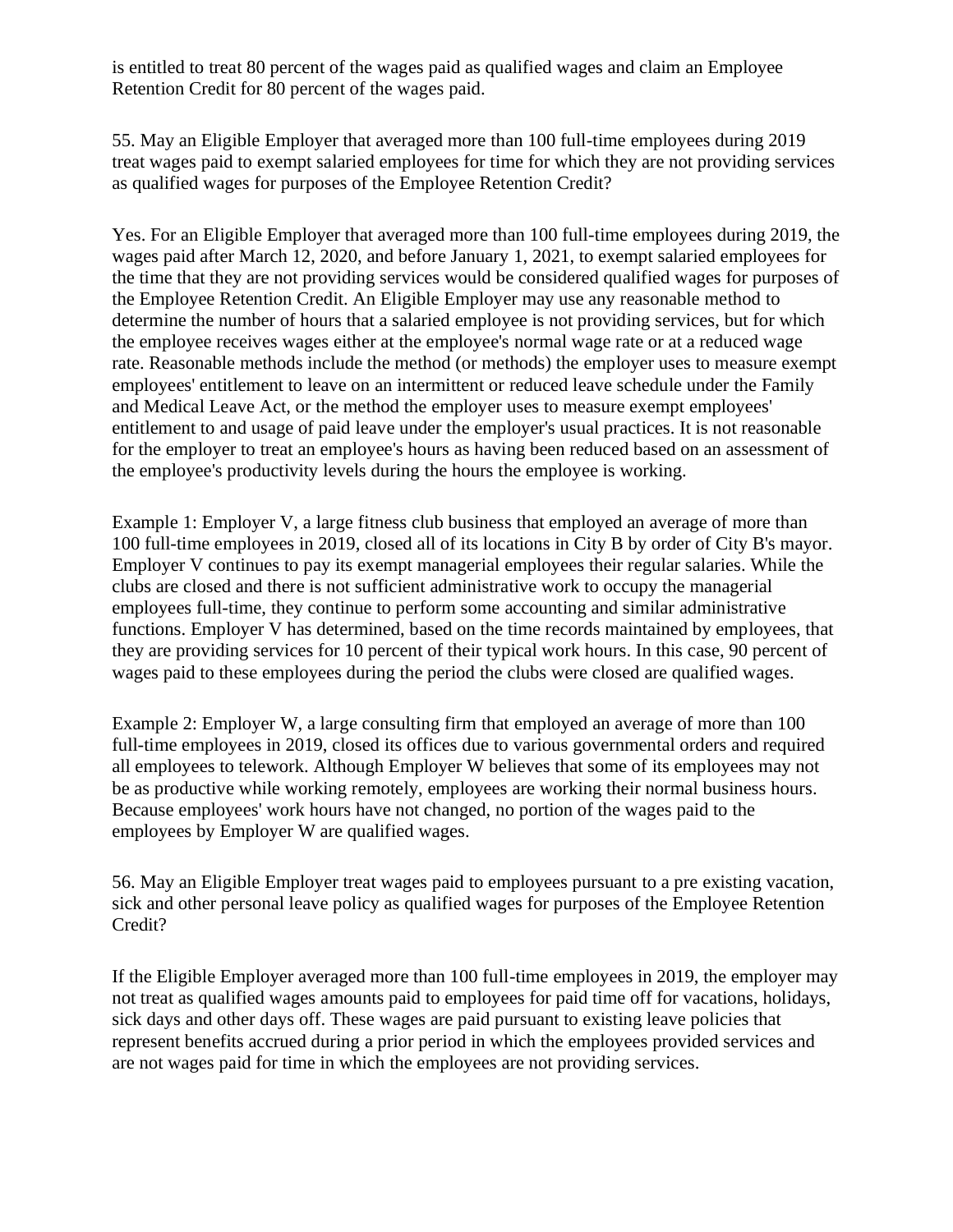However, if the Eligible Employer averaged 100 or fewer full-time employees in 2019, all wages paid to employees during the period of the full or partial suspension of operations or the significant decline in gross receipts, even if under a pre-existing vacation, sick and other leave policy, may be qualified wages for purposes of the Employee Retention Credit (unless the wages are qualified sick and/or family leave wages under sections 7001 and 7003 of the FFCRA).

57. May an Eligible Employer treat payments made to former employees who have terminated employment as qualified wages for purposes of the Employee Retention Credit?

No. Payments, including severance payments, made to a former employee following termination of employment are not considered qualified wages for purposes of the Employee Retention Credit. Payments may be considered qualified wages only if the payments are made to an employee who continues to be employed by the Eligible Employer. Payments made in connection with a former employee's termination of employment are not qualified wages because they are payments for the past employment relationship and thus are not attributable to the time for which the Employee Retention Credit may be claimed. See United States v. Quality Stores, Inc., 572 U.S. 141 (2014). Whether an employee has terminated employment is based on all of the facts and circumstances, including whether the employer has treated the employment relationship as terminated for purposes other than the continuation of wage payments.

58. If an amount an Eligible Employer pays to an employee is exempt from social security and Medicare taxes, can the Eligible Employer still claim the Employee Retention Credit on the amount paid to that employee?

No. The Employee Retention Credit is allowed on qualified wages paid to employees; an amount must constitute wages within the meaning of section 3121(a) of the Internal Revenue Code (the "Code") (or must constitute qualified health plan expenses allocable to such wages) in order to fall within the definition of qualified wages.

Example 1: A church in State X employs an ordained minister; the minister is a common law employee of the church. The governor of State X issues an executive order limiting gatherings of more than 10 people. As a result, the church suspends Sunday worship services, but continues to pay the minister's salary and parsonage allowance. The minister's salary and parsonage allowance do not constitute wages within the meaning of section 3121(a) of the Code and therefore are not qualified wages for purposes of the Employee Retention Credit.

Example 2: A group of licensed real estate agents at Real Estate Brokerage Firm Y receive substantially all their payments for services directly related to home sales and perform services under a written contract providing that they will not be treated as employees for federal tax purposes. Therefore, the licensed real estate agents at Real Estate Brokerage Firm Y are treated as statutory nonemployees under the Code. Amounts paid to the licensed real estate agents at Real Estate Brokerage Firm Y do not constitute wages within the meaning of section 3121(a) of the Code and therefore are not qualified wages for purposes of the Employee Retention Credit.

59. Are wages paid by an employer to employees who are related individuals considered qualified wages?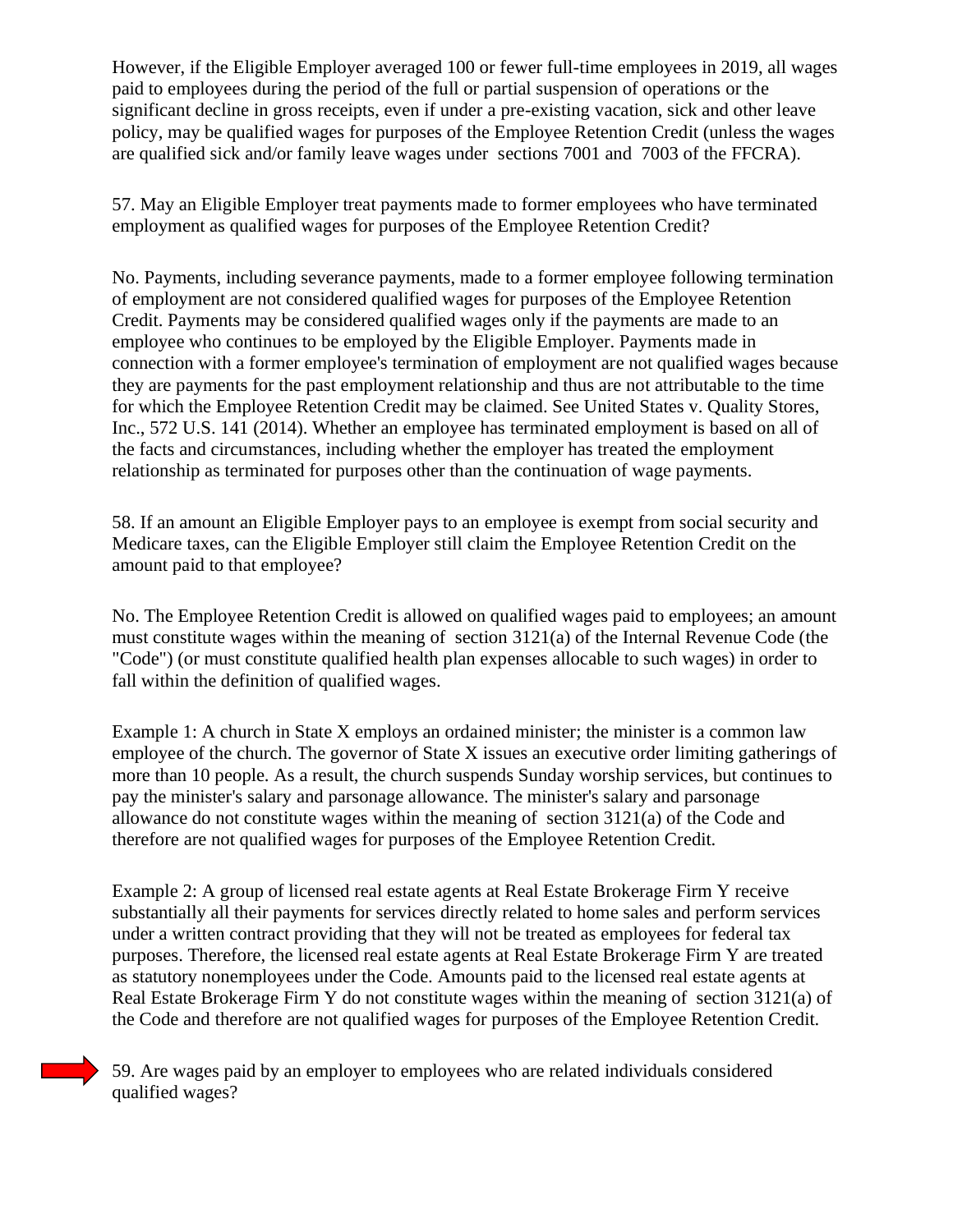No. Wages paid to related individuals, as defined by section 51(i)(1) of the Internal Revenue Code (the "Code"), are not taken into account for purposes of the Employee Retention Credit. A related individual is any employee who has of any of the following relationships to the employee's employer who is an individual:

- child or a descendant of a child;
- brother, sister, stepbrother, or stepsister;
- The father or mother, or an ancestor of either;
- stepfather or stepmother;
- niece or nephew;
- An aunt or uncle;
- son-in-law, daughter-in-law, father-in-law, mother-in-law, brother-in-law, or sister-inlaw.

In addition, if the Eligible Employer is a corporation, then a related individual is any person that bears a relationship described above with an individual owning, directly or indirectly, more than 50 percent in value of the outstanding stock of the corporation.

If the Eligible Employer is an entity other than a corporation, then a related individual is any person that bears a relationship described above with an individual owning, directly or indirectly, more than 50 percent of the capital and profits interests in the entity.

If the Eligible Employer is an estate or trust, then a related individual includes a grantor, beneficiary, or fiduciary of the estate or trust, or any person that bears a relationship described above with an individual who is a grantor, beneficiary, or fiduciary of the estate or trust.

60. Are there other limits on the amounts that are considered qualified wages?

The Eligible Employer may not treat as qualified wages for purposes of the Employee Retention Credit any wages for which the employer received a credit for qualified sick and/or family leave wages ( sections 7001 and 7003 of the FFCRA). In addition, any qualified wages taken into account for purposes of the Employee Retention Credit cannot be taken into account for the credit for paid family medical leave under section 45S of the Internal Revenue Code (the "Code").

Further, an employee included for purposes of the Work Opportunity Tax Credit under section 51 of the Internal Revenue Code may not be included for purposes of the Employee Retention Credit.

For more information about the limits on what amounts are considered qualified wages, see Determining the Maximum Amount of an Eligible Employer's Employee Retention Credit.

For more details on how the Employee Retention Credit relates to other tax credits, see Interaction with